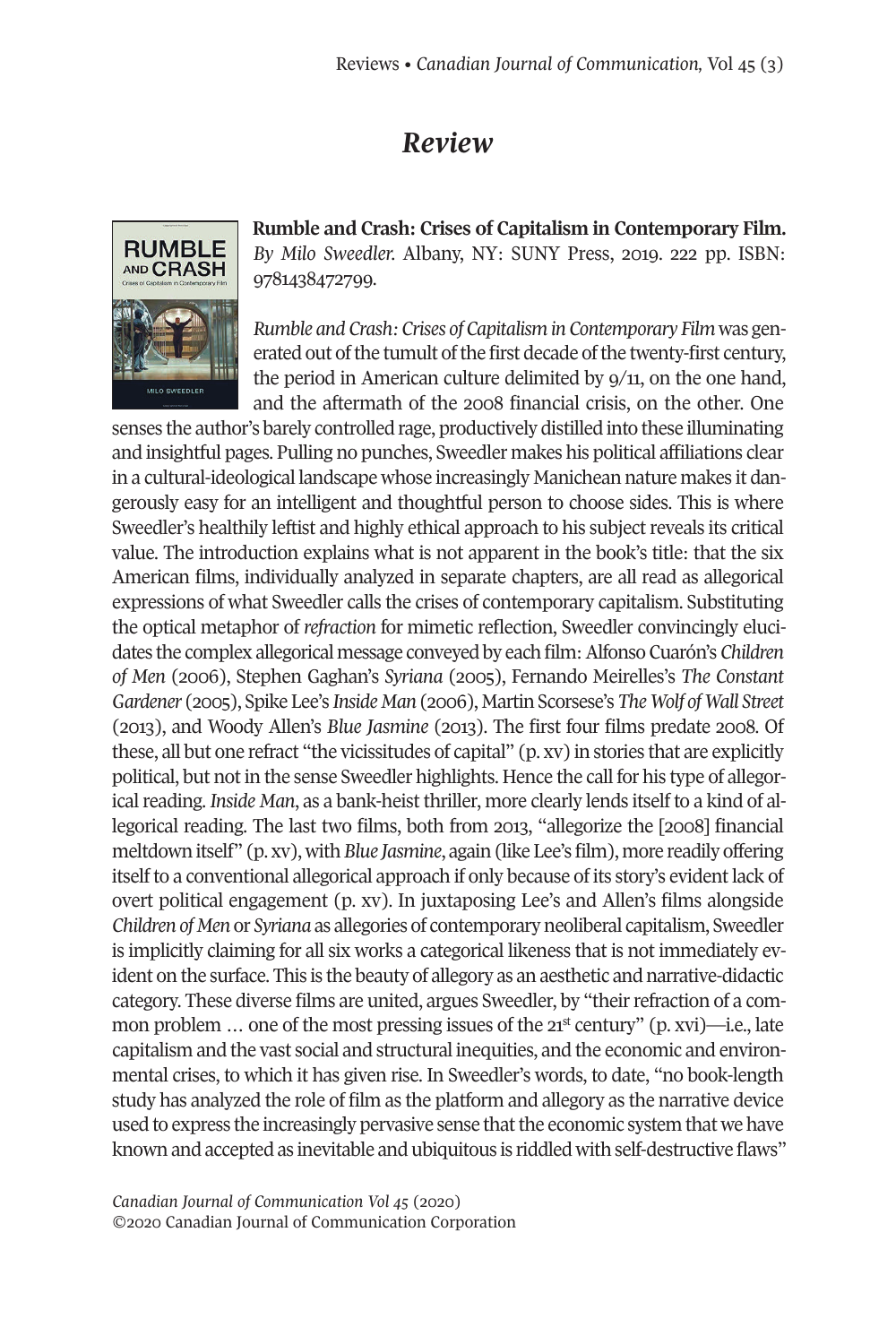(p. xvi). *Rumble and Crash* admirably fills this gap. As he puts it, following Walter Benjamin, "there is something about the early twenty-first century that calls forth the allegorical mode of representation" (p. 1).

But what exactly does Sweedler mean by "allegorical refraction," or allegory per se? Why disembalm this seemingly hoary category, marshalling it in the service of such a pressingly current set of concerns? Sweedler grounds his approach in Angus Fletcher's *Allegory: Theory of a Symbolic Mode*,reissued in 2012. In his classic 1964 text, Fletcher defines allegory as a rhetorical trope that is itself defined, like irony, as saying one thing and meaning another (2012, p. 2). Etymologically, allegory derives from the Greek verb *agoreuein*, to speak openly (in the marketplace: *agora*), + *allos*, other. Allegory, therefore, literally means to openly speak *otherwise* in public (in the marketplace), at one or more removes, as many cultural producers do when they make their work public. This is why Fletcher remarks that allegory "destroys the normal expectation we have about language, that our words"—or, in this case, our audiovisual messages—"'mean what they say'" (2012, p. 2). Allegory is, therefore, ideally situated to facilitate the speaking about, or representation of, things that are otherwise very difficult or impossible to say or show. The difference between and among pre-modern, modern, and twenty-first century cinematic allegory inheres in the quality of this unrepresentable quantity, insofar as we have gone from union with the divine, for instance, to Love, or Justice, or Evil; to specific political situations that resist representation or critique either because they are too complex or too close to home, or simply because it is forbidden to discuss or represent them publicly. Moreover, we live in an era in which the very idea of something that cannot be represented in the form of an image is inconceivable. In Sweedler's words, "[r]ather than 'saying what it means,' allegory means something that it does not say. It offers an image of something—a person, an idea, a quality or characteristic, a process, or an event—that does not or cannot appear as such" (p. xvii). As tropes that say one thing and mean another, allegory shares a fundamental doubleness with irony. This is a notoriously risky assertion, however, as it always ultimately depends on interpretive rather than compositional knowledge; on something imported from outside into the text rather than simply what is manifest there.

It is necessary to consider the question of interpreting an ironic or allegorical text in its historical context. Individual interpreters feel a sense of entitlement, claiming the right to affirm, and the obligation to accept, the superiority of latent over manifest sense—a preference of great antiquity, yet never as rampant as in this socially mediatized, conspiracy theory-obsessed, contemporary moment of 24/7 consumption. Sweedler emphasizes the distinction "between a work's manifest narrative content and its latent orimplicit meaning" (p. xvi). This is the distinction upon which allegory depends. Alongside the persistence of allegory as mode of expression or narration, *allegoresis*—the allegorical mode of interpretation—generally defines the dominant and largely unreflective approach to consuming later twentieth and early twenty-first century popular culture. The average consumer or viewer is not likely to describe their approach to popular cultural narrative as a form of *allegoresis*, whose origins reside in biblical exegesis, and whose practice reached a height of refinement in Dante's four-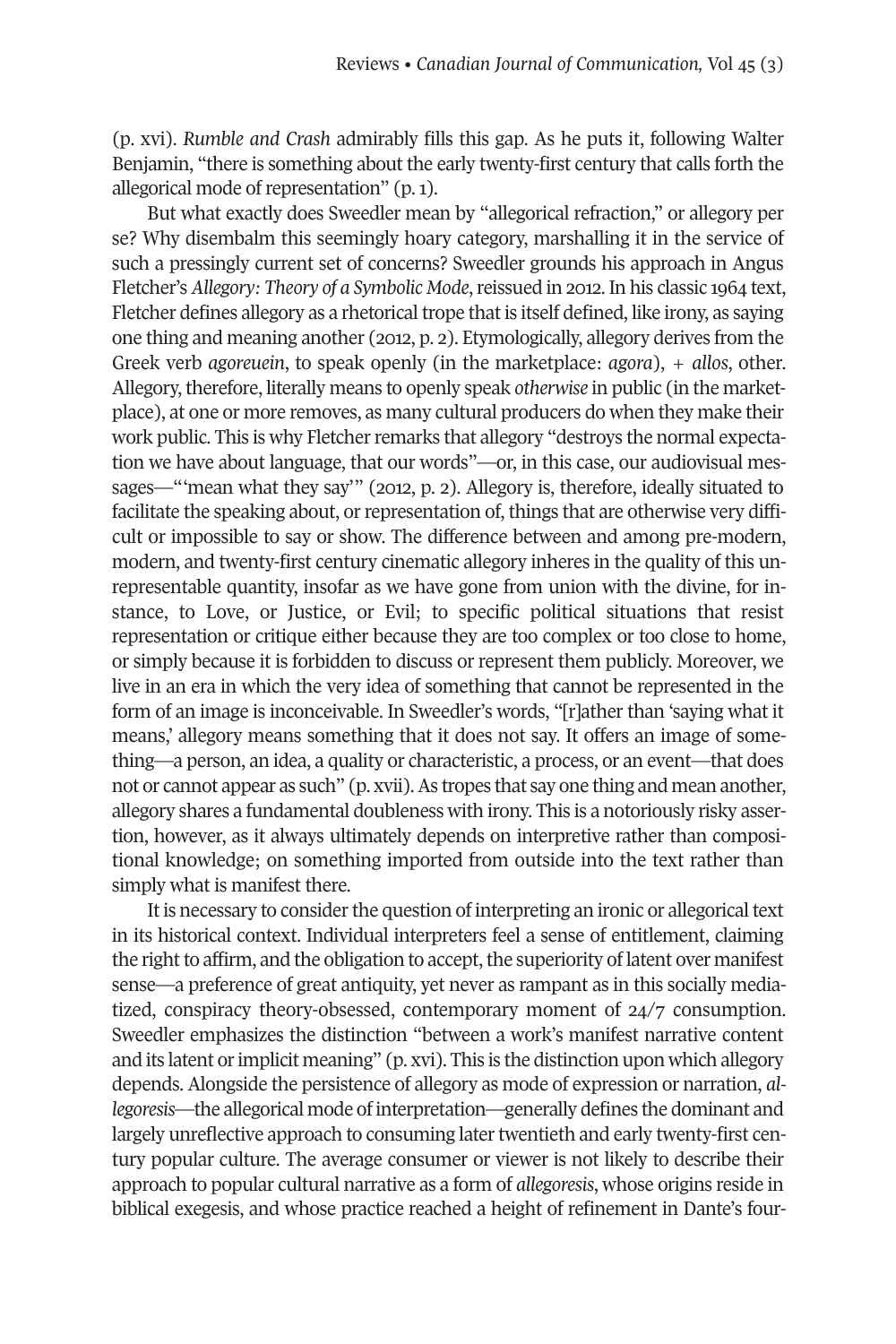teenth century, fourfold model of reading the *Commedia*. Contemporary allegoresis is both more banal and superficially secular in form than the latter, concealing a desire for the type of under- or overlying order or meaning that is latent in pre-modern allegory. I am speaking here of the tendency to read pop cultural texts—especially commercial films—according to received universals or absolutes; what Fletcher calls "the idolatry of unexamined ideas" (p. 374). To its immense credit, *Rumble and Crash* does not succumb to this interpretive tendency.

In his new Afterword, written some fifty years after his book's first publication, Fletcher (2012) asserts that allegory remains as widespread and as significant as ever:

electronic technology has molded an apparently (if not actually) shrinking yet simultaneously in some ways expanding sphere of human communication. … [A] shrinking communicative sphere has central relevance to the whole question of allegory. When many years ago I began this study, the seeds of the present were in the ground or at least ready to plant, and for decades it seemed to me a foregone conclusion that not only in the West, but everywhere in the world, the allegorical mode would recapture the prominence it possessed during the Middle Ages, which in fact has transpired, as predicted. (pp. 370–371)

In Sweedler's view, Fletcher's observation about allegory's ongoing ubiquity and significance is entirely symptomatic of the current moment: allegory, Sweedler argues, "is the representational mode endemic to multinational capitalism in its advanced stage" (p.158). This is precisely the "enigma" (p. xvii) of the present era that allegory serves to (indirectly) reveal, and, "[a]s long as global capitalism is allowed to continue on its current trajectory of limitless expansion … allegory—the mode of representation that corresponds to this monstrous system—will be in fashion" (p. xix). In effect, what Fredric Jameson calls the "vast and properly unrepresentable totality" of capitalist globalization" is a kind of "sublime object" whose only proper mode of representation is allegory, because allegory, since Kant, at least, is the narrative mode corresponding to the aesthetic effect of the sublime. Extending this point into a contemporary posthumanist discourse, global capitalism is an instance of what Timothy Morton calls a "hyperobject" (2013, p.1), an object, like the internet, or climate change, so massively distributed in time and space as to transcend localization and comprehension; in other words, not really an object at all. Allegory is the only aesthetic-narrative modality equal to the task of "representing" (by refracting) the sublime in this highly specific sense.

Sweedler acknowledges that what he is "doing" in his book is "cinematic allegoresis": "'Allegoresis' designates what people *read* into a text, rather than what a given cultural producer meant to communicate in creating the work" (p. xx). This is to acknowledge, in effect, that all critical interpretation is allegoresis, and therefore, on a fundamental level, all cultural text are allegories. This is salutary, if only because it emancipates the critic from any reading beholden to the author's supposed intentions—to the myth, in this case, of the filmmaker as auteur, which short-circuits any political-ideological critique (p. xx). The claim that all cultural text are allegories also is dangerous